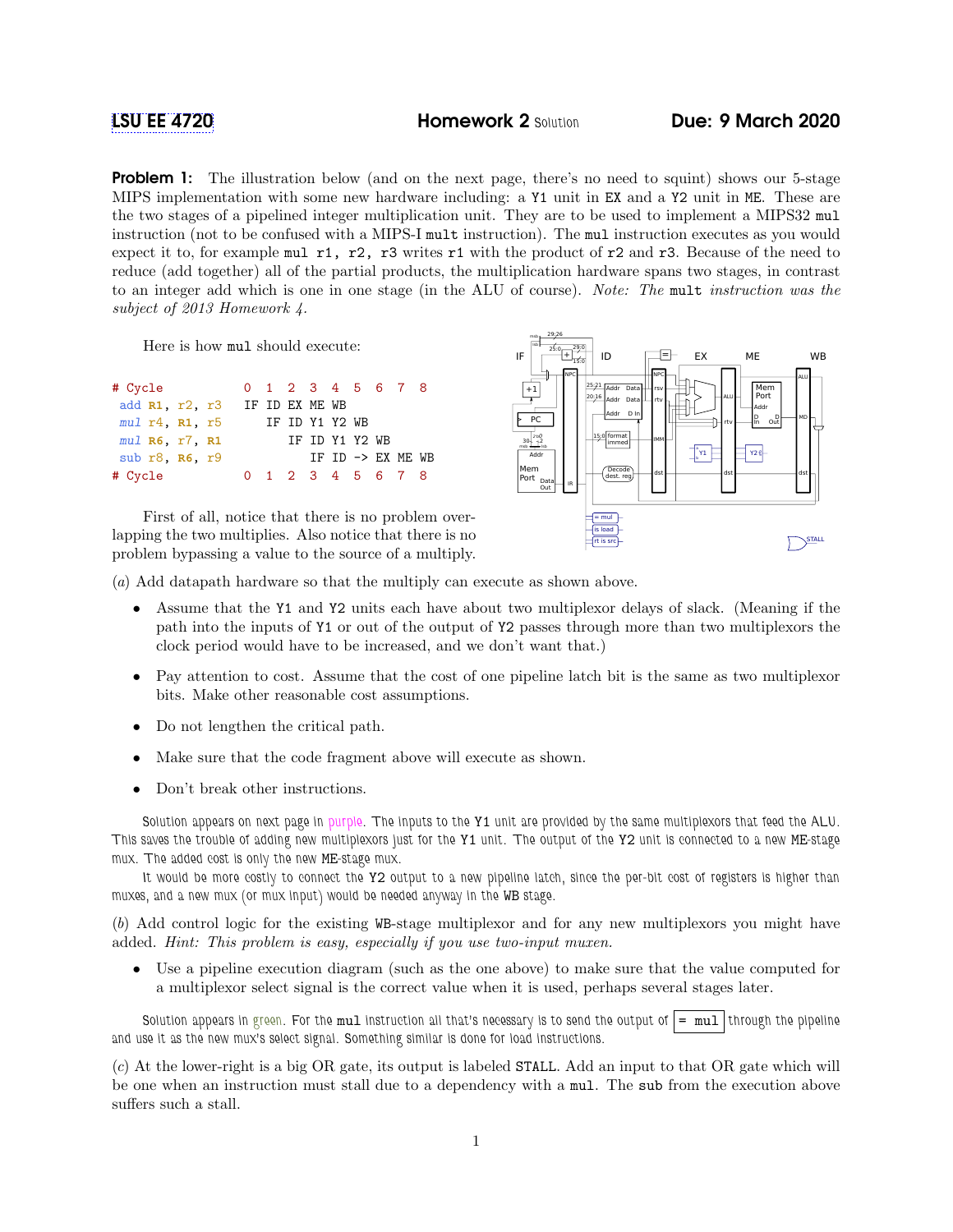Solution appears in turquoise. There is logic to detect a true dependency between the instruction in ID and EX. The stall signal is generated if there is a dependency and if the instruction in EX is a mul.

(Not interesting enough? There is another problem on the next page!) Use this page for the solution or download illustration Inkscape SVG source from <https://www.ece.lsu.edu/ee4720/2020/hw02-p1.svg> and use that one way or another to prepare a solution.

Solution to both problems appears below.



2